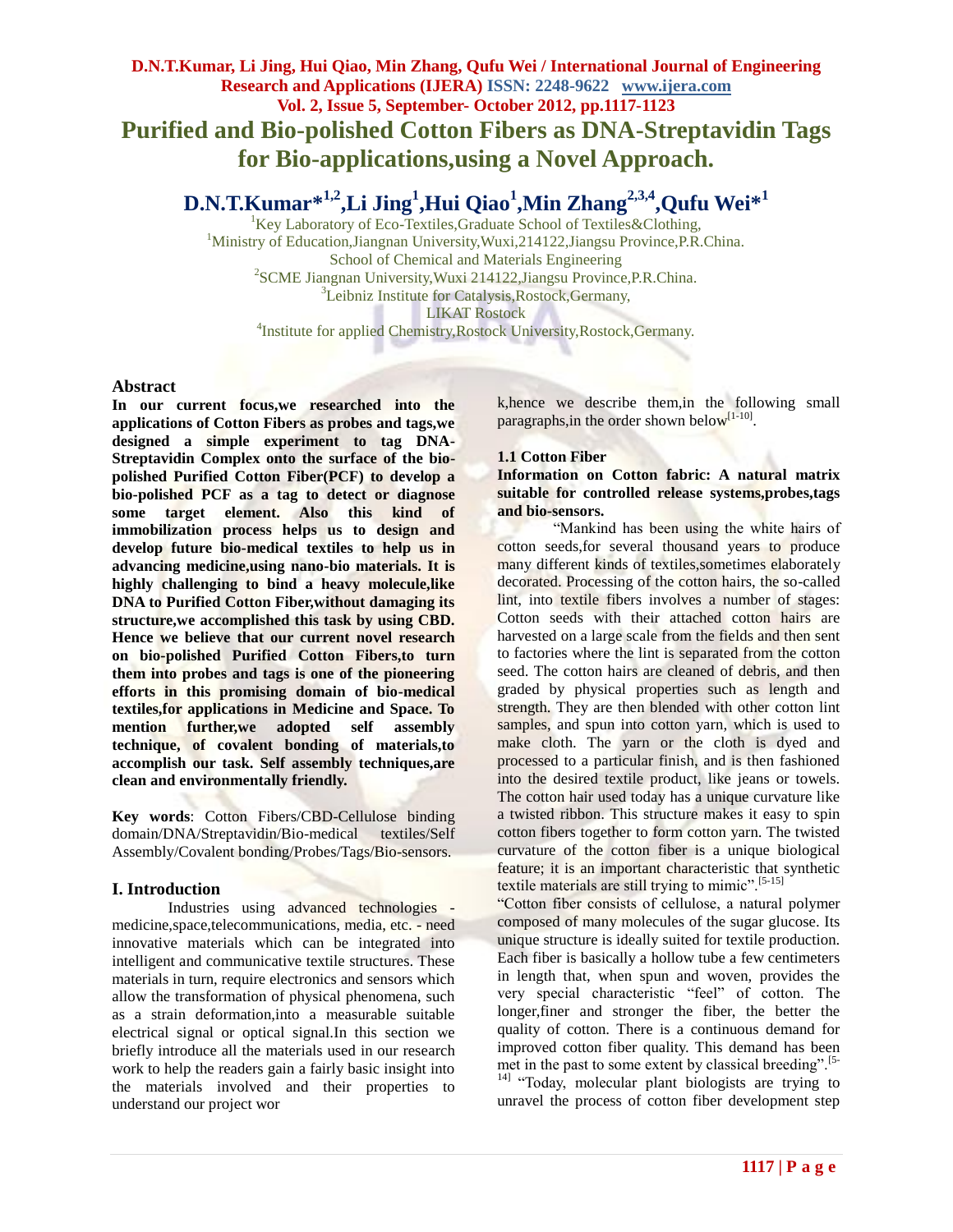by step and identify the genes involved in determining the specific properties of the cotton fiber.

This knowledge is then used by both cotton breeders and biotechnologists' to explore possible modifications in key parts of the biochemical processes which could lead to improvements in cotton fiber quality."Since cotton fiber is the basis of textile industry we consider it is highly justifiable to consider cotton fibers to advance the research in bio-medical textiles for sensing and diagnostics to spearhead the revolution of intelligent and smart textiles.[7-21]

#### **1.2 DNA**

#### **Information on DNA as building block in the Nano-Bio Revolution.**

"As bio- and nano-technology advances, the demand for writing information into DNA increases. Areas of immediate application are:– DNA computation which attempts to realize biological mathematics, i.e.,solving mathematical problems by applying experimental methods in molecular biology [1]. Because a problem must be first encoded in DNA terms, the method of encoding is of crucial importance. Typically, a set of fixed-length oligonucleotides is used to denote logical variables or graph components.[7-22]

DNA tag/antitag system which designs fixed-length short oligonucleotide tags for identifying biomolecules (e.g., cDNA), used primarily for monitoring gene expressions [2,3,4].DNA is responsible for the storage of biological information.DNA data storage,which advocates the use of bacterial DNA as a long-lasting high-density data storage, which can also be resistant to radiation [5].DNA signature which is important for registering a copyright of engineered bacterial and viral genomes.Steganography (an invisible signature hidden in other information) is useful for the exchange of engineered genomes among developers.**" [1-10]**

#### [**"Writing Information into DNA",provided by Prof.(Dr) Masanori Arita,Graduate School of Frontier Sciences,University of Tokyo,Japan.Special Thanks**]

In our experiment,we used "dsDNA", to perform our tagging experiment with PCF,treated with CBD.No specific sequencing was used in our dsDNA specification just general purpose DNA was obtained and used."A gene is a segment of the DNA molecule that contains the information necessary for the synthesis of a functional,biological product**,**such as protein or RNA.Typically a cell has many thousands of genes,so DNA molecules are usually very big"[2].It is highly challenging,to bind DNA to Cotton Fiber and we were sucessful,in binding DNA a heavy molecule,to the purified Cotton Fiber without causing any damage, to the structure of the Cotton Fiber.<sup>[21-24]</sup>

## **1.3 Strepatvidin**

#### **Information about Streptavidin,SA**

Streptavidin is used extensively in molecular biology and bionanotechnology due to the streptavidin-biotin complex's resistance to organic solvents, denaturants (e.g guanidinium chloride), detergents (e.g.SDS,Triton), proteolytic enzymes, and extremes of temperature and pH."Streptavidin is a tetrameric protein which binds very tightly to the small molecule, biotin. The binding constant for this interaction is very high and has made the streptavidin/biotin system the focus of a number of studies aimed at determining what particular intermolecular interactions give rise to the tight binding. If this strong binding can be understood, it should help in probing other systems where similar interactions are important. In particular, the design of new drugs and ligands for proteins and nucleic acids will benefit from having a detailed understanding of the interactions involved."The high affinity recognition of biotin and biotinylated molecules has made streptavidin one of the most important components in diagnostics and laboratory kits.

## **1.4 Cellulose Binding Domain**

## *Information about Cellulose-binding domain*

"Textile fabrics bio-polishing is one of the most important industrial application of celluloses. These are widely used to remove fibrils and fuzz fibers from cotton fabrics, or to produce the "stone-washed" look of denim garments. The depilling effect and the achievement of desirable touch properties are among the applications sought by the users. This process, although effective, is associated to a significant tensile strength loss. Interfacial properties are not considered in the removing of the pills. It is believed that the hydrolytic activity of celluloses is the only responsible process for the bio-polishing".<sup>[4-21]</sup>

The gene of CBD (Cellulose-binding domain) used in our experiment is from the gene of Thermobifida fusca WSH03-11, which is belong to Family II of CBD Families. Then the gene of CBD is expressed in E. Coli's plasmid.

Since this paper,focuses mainly on using bio-polished purified cotton fibers for tagging or immobilization of bio-sensors ,tags or probes with bio functions, we are not describing the process of refining CBD.<sup>[8-20]</sup>

#### **1.5 Biotin and its interactions with DNA and Streptavidin**

"Vitamin H, more commonly known as biotin, is part of the B complex group of vitamins. All B vitamins help the body to convert food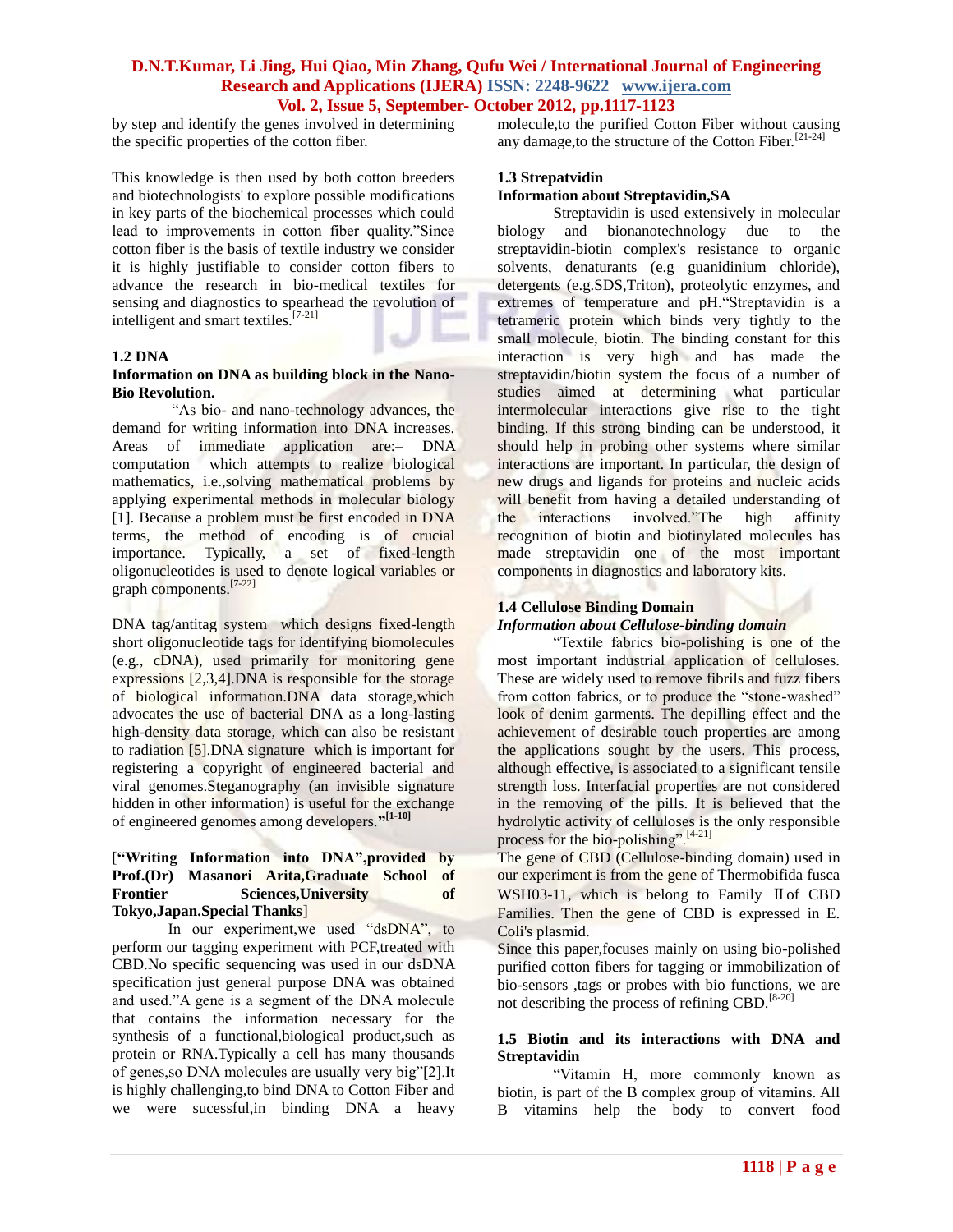(carbohydrates) into fuel (glucose), which is used to produce energy. These B vitamins, often referred to as B complex vitamins, also help the body metabolize fats and protein. B complex vitamins are needed for healthy skin, hair, eyes, and liver".<sup>[2-25]</sup>The photoactivatable biotin can be incorporated randomly,in the DNA fragment double-stranded DNA and single-stranded DNA or RNA. Photoactivatable biotin is simply added to the sample and irradiated with UV light.DNA whether double stranded or single stranded,interacts with Streptavidin in the presence of biotin,forming a DNA-Streptavidin Complex. Photoactivatable biotins and related kits,are widely available from life sciences companies,such as Invitrogen USA,hence we are not going into the details of such materials.<sup>[23-26]</sup> We used biotin,DNA,Streptavidin in the ratio of 1:1 v/v to obtain biotinylated DNA-Streptavidin Complex.In our paper we refer to "biotinlyated DNA-Streptavidin complex" as "DNA-Streptavidin Complex".

## **II. Experimental Details-Materials and Methods**

[All the materials in our current research were received and used as it is. Only Cellulose Binding Domain(CBD) and Cotton Fibers were purified using standard protocols,available from the published data.]

#### **PART [A] -Purification procedure of raw cotton fibers**

1. Experimental procedure (boiling experiment of raw cotton fibers)

| $\frac{1}{2}$ . The $\frac{1}{2}$ $\frac{1}{2}$ $\frac{1}{2}$ $\frac{1}{2}$ $\frac{1}{2}$ $\frac{1}{2}$ $\frac{1}{2}$ $\frac{1}{2}$ $\frac{1}{2}$ $\frac{1}{2}$ $\frac{1}{2}$ $\frac{1}{2}$ $\frac{1}{2}$ $\frac{1}{2}$ $\frac{1}{2}$ $\frac{1}{2}$ $\frac{1}{2}$ $\frac{1}{2}$ $\frac{1}{2}$ $\frac{1}{2}$ $\frac{1$ |                   |                     |  |  |  |
|-----------------------------------------------------------------------------------------------------------------------------------------------------------------------------------------------------------------------------------------------------------------------------------------------------------------------|-------------------|---------------------|--|--|--|
| 2.<br>Boiling agent (o.w.f)                                                                                                                                                                                                                                                                                           | 3. Cotton fabrics | Cotton fibers<br>4. |  |  |  |
| hydroxide<br>Sodium<br>5.                                                                                                                                                                                                                                                                                             | 6. 20             | $-10$               |  |  |  |
| (NaOH)                                                                                                                                                                                                                                                                                                                |                   |                     |  |  |  |
| 8.<br>Sodium silicate                                                                                                                                                                                                                                                                                                 | 9. 0.5            | 10. 0.5             |  |  |  |
| 11. Sodium bisulfite                                                                                                                                                                                                                                                                                                  | 12. 1             | 13. 1               |  |  |  |
| 14. Sodium phosphate                                                                                                                                                                                                                                                                                                  | 15. 1             | 16. 1               |  |  |  |
| 17. Synthetic detergent                                                                                                                                                                                                                                                                                               | 18. 1             | 19.1                |  |  |  |
| 20. Bath ratio                                                                                                                                                                                                                                                                                                        | $21. 1: 10-15$    | 22.1:20             |  |  |  |
| 23. Temperature                                                                                                                                                                                                                                                                                                       | 24. Boiling water | 25. Boiling water   |  |  |  |
| 26. Time                                                                                                                                                                                                                                                                                                              | 27.2h             | 28. 1 h             |  |  |  |
| $\mathbf{r}$ $\mathbf{r}$ $\mathbf{r}$ $\mathbf{r}$ $\mathbf{r}$                                                                                                                                                                                                                                                      |                   |                     |  |  |  |

|  | Tab. 1 The Laboratory protocol for boiling experiment: |  |
|--|--------------------------------------------------------|--|
|  |                                                        |  |

**Table 1**

#### **The procedure could be explained as follows:**

Firstly, appropriate quantity of raw cotton fibers are weighed, then boiling agent was weighed according to the purification procedure or protocol of cotton fibers as shown in Tab. 1.

Secondly, the weighed raw cotton fibers and the boiling agent are placed in a glass beaker, then the glass beaker was immersed into the water-bath with boiling water,under atmospheric pressure for 1 hour, covered with Petri plate. During the process of boiling, the sample was stirred frequently,in order to merge the sample in the boiling solution.

Finally, after completion of the boiling process, the sample was rinsed with hot water for several times, then cold water was used again to rinse the sample until the pH value of the water used for rinsing the sample was about 7. There was

no rumpling during the washing process. Then the sample was dried under 25℃,for over night in the oven.

※ 1. Bath ratio: weight of sample: volume of the working solution (g: mL).

2. o.w.f: : the percentage of the weight of the

chemical agent and the weight of sample, with respect to the weight of sample.

3. In order to protect the structure of raw cotton fibers from damage during the boiling process, we used gentle recipe to purify the raw cotton fibers.

4. To prevent the damage of cotton fibers from oxygen with alkaline, the glass beaker was covered during the boiling process. [2]

\*\* All the materials were received from Sigma Aldrich USA and Invitrogen USA.

#### **PART [B] – Tagging purified Cotton Fiber with DNA-Streptavidin Complex.**

In this section we performed the tagging of DNA-Streptavidin,to the bio-polished purified Cotton Fiber,so as to make the Cotton Fiber behave like a DNA-Streptavidin tag for biomedical applications in the near future. We certainly believe that PCF-CBD-DNA-Streptavidin has promising applications in biomedical textiles, given the importance of DNA and Streptavidin.The PCF was dipped into the test tube containing DNA-Streptavidin Solution,prepared in 1:1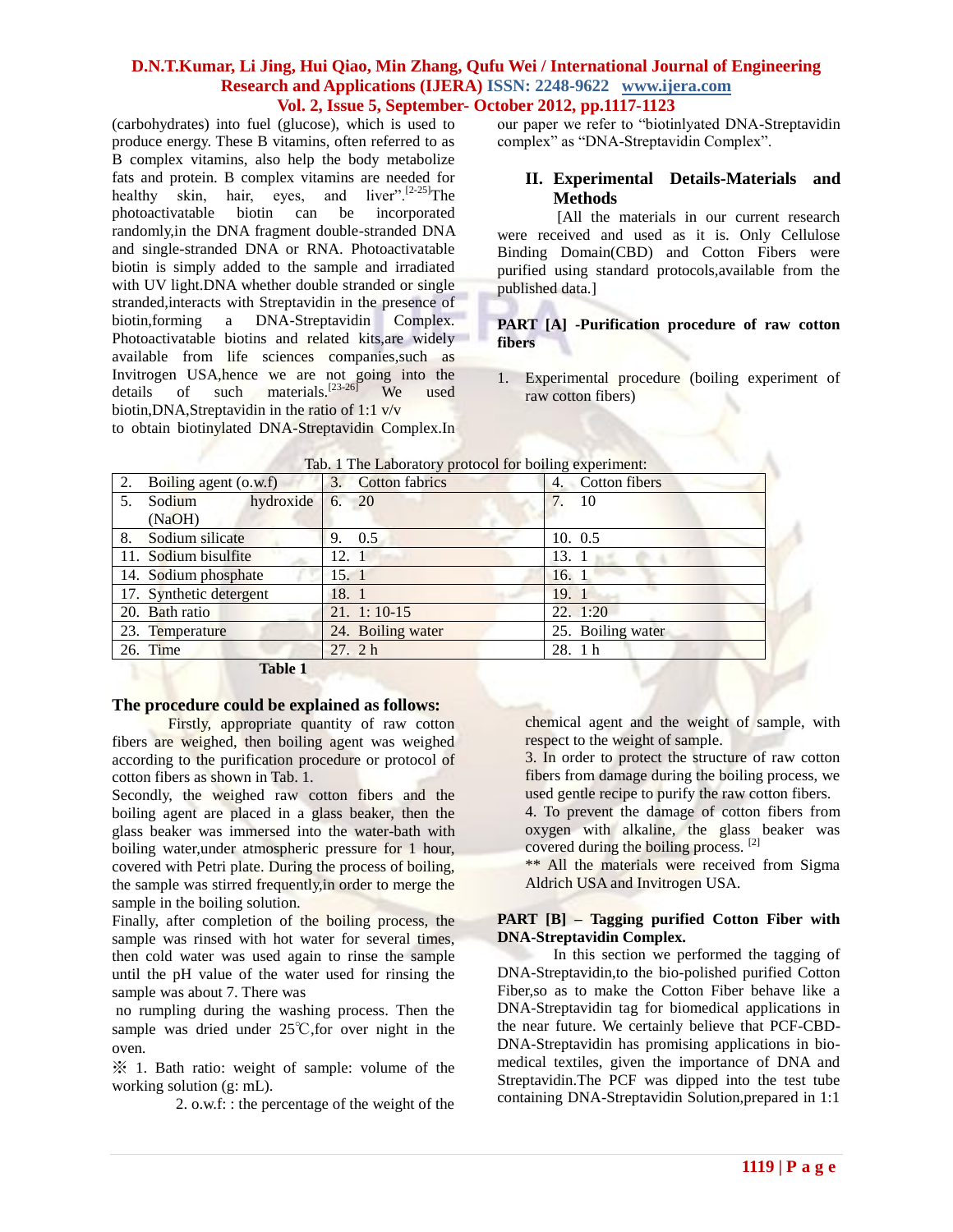v/v ratio, for immobilization,based on the self assembly concept of covalent bonding. The results analyzed using SEM -Scanning Electron Microscopy,FTIR,DSC are described in the following sections.

# **III. Results and Discussion SEM Analysis**





Figure 2 :SEM of PCF-Purified Cotton Fiber



Figure 3: SEM of PCF treated with CBD



**Figure 4: SEM of bio-polished PCF with DNA-Streptavidin Tag.**

**FTIR spectra**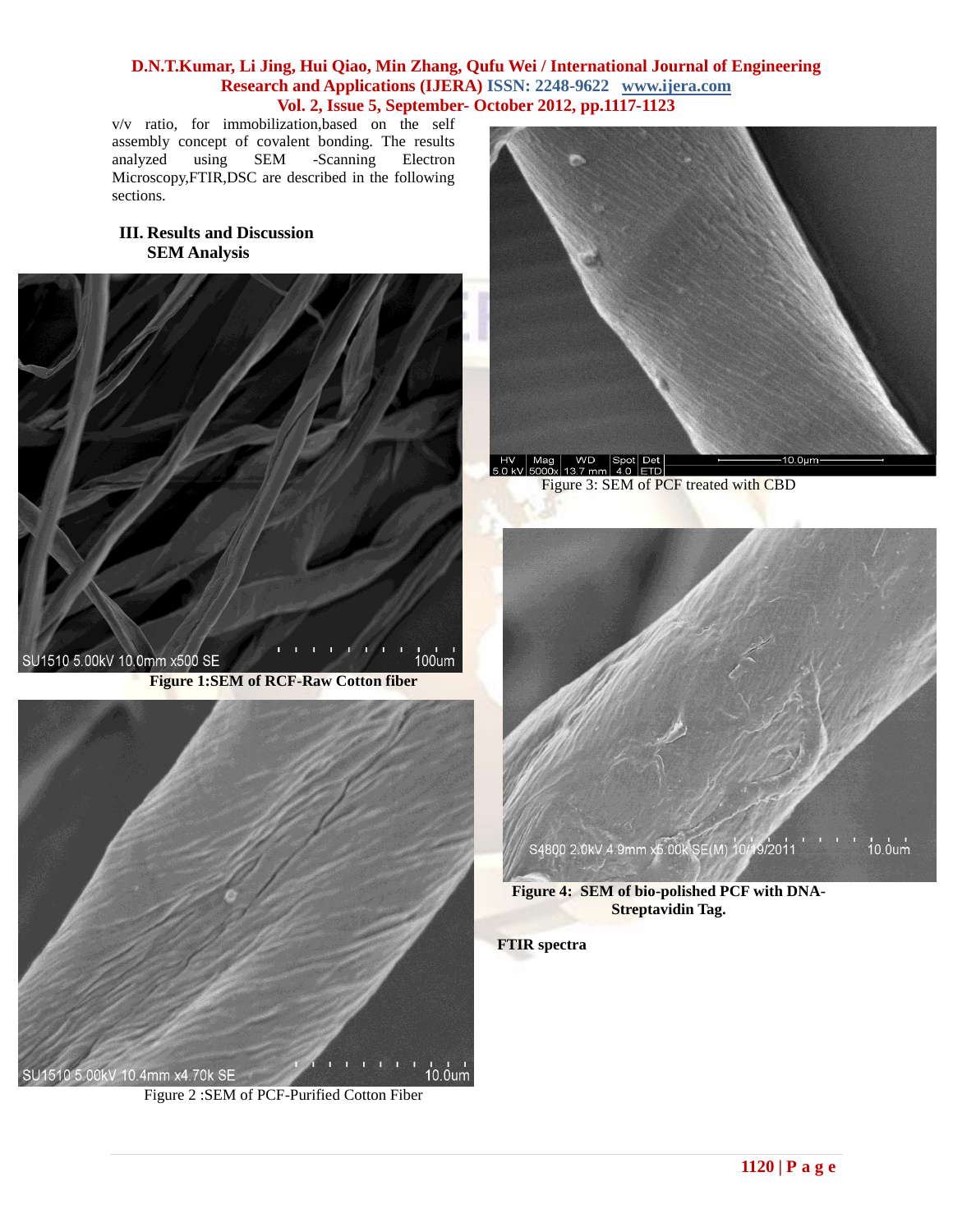

We compare and analyze our experimental work on purified cotton fibers using FTIR,to compare the IR transmission of untreated and purified cotton fibers. Very useful in understanding the bio-polishing mechanisms for surface treatment of cotton fibers.





Here we explain our experiment based on PCF treated with CBD. Purified Cotton Fiber was examined after it was treated with CBD,under two conditions,i.e "with out washing" and "washing".The IR spectra were obtained to compare the effectiveness,of CBD binding to the PCF,It was observed that damage was not induced on the surface of the PCF.



**Figure 7. FTIR Spectral response of PCF-CBD-DNA-SA**



**Material System**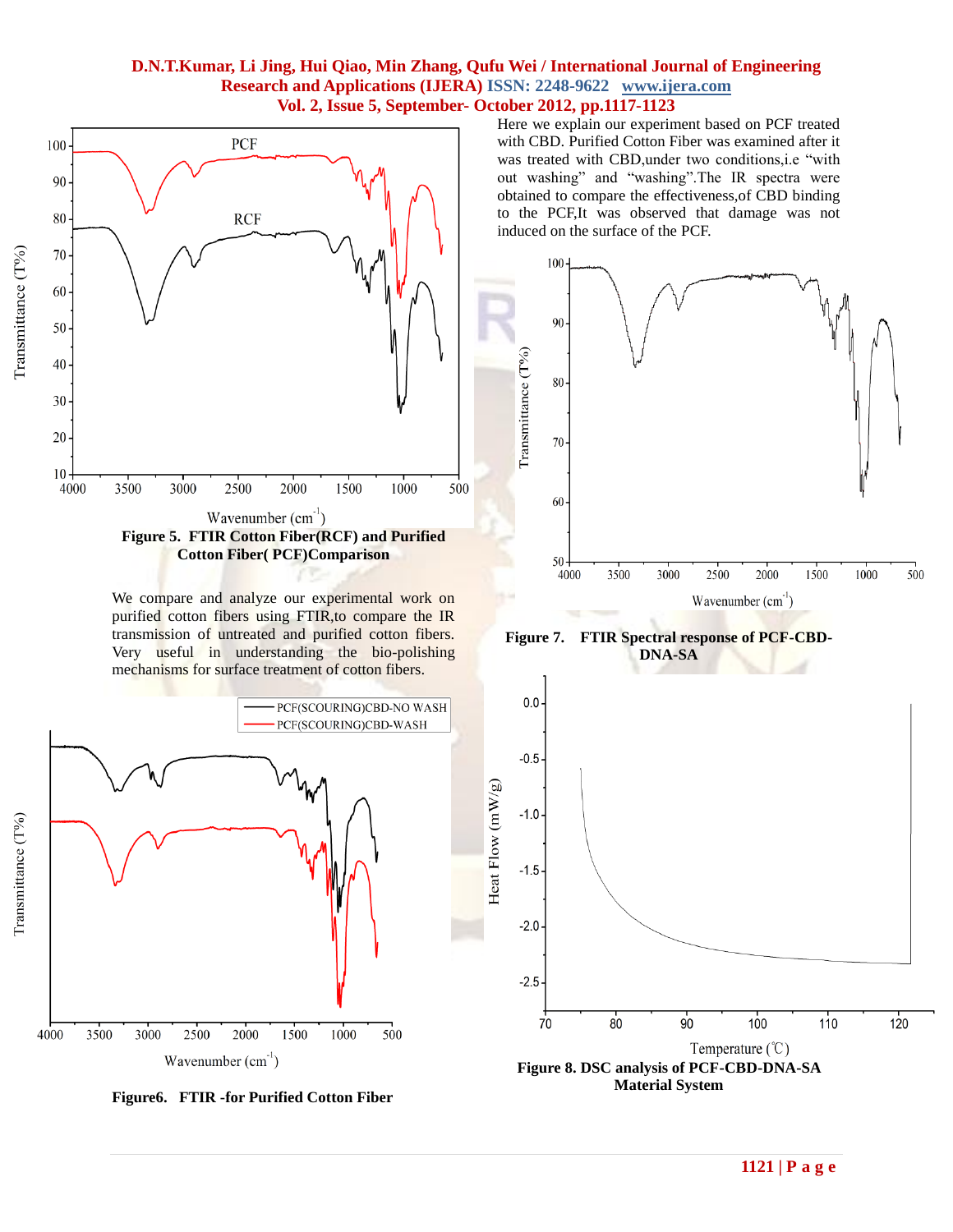The effect of biotin binding on streptavidin (SA)structure and stability was studied using differential scanning calorimetry,

The data provide a rationale for previous suggestions that biotin binding induces an increase in protein tightness (structural cooperativity) leading, in turn, to a higher thermostability.

#### **IV. Conclusion with Future Perspectives**

The results confirm the viability of using cotton fibers[cotton],as a natural bio-polished matrix for controlled released systems,biosensing,probes,tags etc.This is one of the pioneering papers on CBD interaction with Cotton Fibers to highlight the "tagging" or "immobilization" of DNA-Streptavidin Tag.In future these immobilization or tagging novel concepts of biosensors or tags,to the textiles could revolutionize the important domain of Smart and Intelligent textiles for Space,Medical,Nuclear or other challenging hi-tech industries to propel the nano-biorevolution.

#### **Acknowledgements**

We,sincerely thank all the members,involved in making this paper a possibility. Further, we thank Jiangnan University,China,for their research support and for providing conducive research environment. We finally thank the authors,of some of the published papers,who willingly gave us permissions to reproduce some materials, from their research papers and also encouraged us to write this research article. My special thanks to Prof.(Dr).Masanori Arita,["Writing Information into DNA",by Prof.(Dr) Masanori Arita,Graduate School of Frontier Sciences University of Tokyo,Japan.]Dr. Arita sent me one of his Book chapters,even before he published his book on DNA related bio-informatics.

#### **References**

- [1] Melville D.B.et al, The Structure of Biotin : The Formation of Thiophenevaleric acid from Biotin, J.Biol.Chem,(**1942)**,487-492.
- [2] Verne W. Tripp et al, The Surface of Cotton Fibers : Part II: Modified Fibers,Textile Research Journal(**1957)** 27: 427,DOI: 10.1177/004051755702700602.
- [3] Cantor, C. R., and Schimmel, P. R. (**1980**) in Biophysical Chemistry, Part III:The Behavior of Biological Macromolecules, pp. 945–978, W. H. Freeman &Co., New York,USA.
- [4] Argarana, C. et al (**1986**),Nucleic Acids Res. 14, 1871–1882.
- [5] Gonzalez.M et al,Interaction of Biotin with Streptavidin,THERMOSTABILITY AND CONFORMATIONAL CHANGES UPON BINDING,J.Biol.Chem,Vol. 272, No. 17, Issue of April 25, pp. 11288 – 11294,99(**1997)**.
- [6]. Linder M., Teeri T.T. (**1997**),The roles and function of cellulose-binding domains. J Biotechnol; 57: 15-28.
- [7] Gama F.M, Mota M,Cellulases for oligosaccharide synthesis: a preliminary study,Department of Engineering Biology, Campus de Gualtar, Universidade do Minho, 4709 codex, Braga, Portugal,Carbohydrate Polymers 37 (**1998**) 279–281.
- [8] Niemeyer C.M et al,Functionalization of Covalent DNA-Streptavidin Conjugates by Means of Biotinylated Modulator Components,Bioconjugate Chem. (**1999)**,10,708−719.
- [9] Johnson et al.,"The Cellulose-binding Domains from Cellulomonas fimi .beta.-1,4- Glucanase CenC Bind Nitroxide Spin-labeled Cellooligosaccharides in Multiple Orentiations," J. Mol. Biol. 1999, 287, 609- 625.
- [10] Azevedo H et al, Effects of agitation level on the adsorption, desorption, and activities on cotton fabrics of full length and core domains of EGV(Humicola insolens) and CenA (Cellulomonas fimi),Enzyme and Microbial Technology 27 (**2000**) 325–329,Elsevier.
- [11] Suurnakki A et al,Trichoderma reesei cellulases and their core domains in the hydrolysis and modification of chemical pulp,VTT Biotechnology and Food Research, P.O. Box 1500,FIN-02044 VTT, Finland,Cellulose 7: 189–209,(**2000)**.Kluwer Academic Publishers.
- [12] Pere J et al,Action of purified Trichoderma reesei cellulases on cotton fibers and yarn,Journal of Biotechnology 89 (**2001**) 247–255,Elsevier.
- [13]. Improving Cotton Fiber Quality, Abstract for General Public,Bayer Crop Science.Science Forum,(**2004)**.
- [14] Jonoska N et al. (Eds.): Molecular Computing